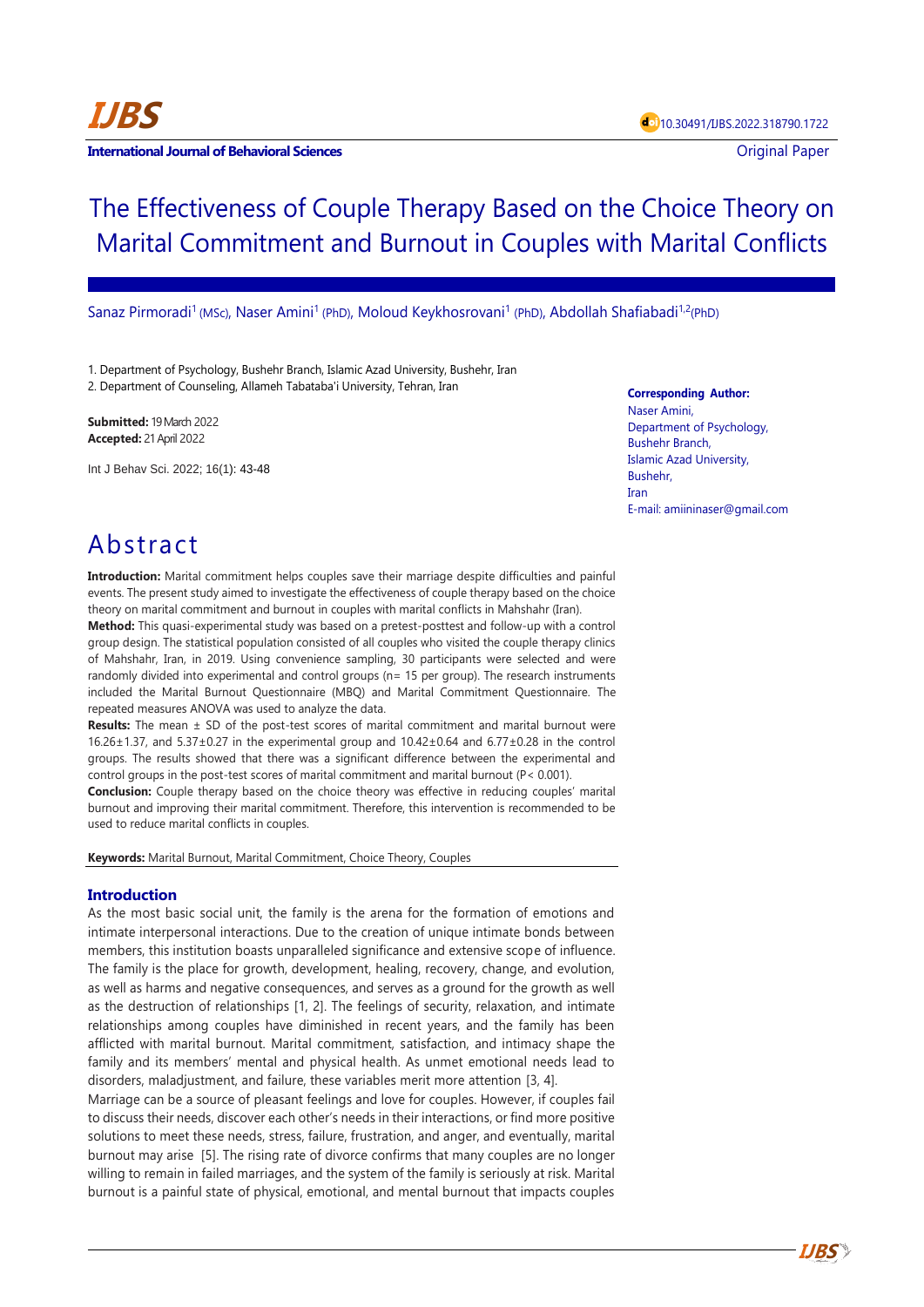who expect to derive meaning from romantic love and marriage. Failed marriages and marital burnout could be because of such unrealistic forms of love and attitude towards different life events. The more unrealistically and romantically couples deal with problems, the more problems will arise in their marriage. When romantic expectations are not met, the sense of frustration is directly attributed to the spouse, which diminishes love and commitment and replaces love with marital burnout [6]. Marital burnout results from an inconsistency between expectations and reality, and its severity depends on the couples' degree of adjustment and beliefs. It starts with the breakdown of the relationship and the couples' realization that things are not as pleasant as they used to be. This situation will be exacerbated if nothing is done to stop this trend [7].

Marital burnout is often gradual and rarely has a sudden onset. In fact, intimacy and love gradually fade, and a general sense of fatigue emerges. Marital burnout is characterized by symptoms such as physical exhaustion, fatigue, malaise, chronic headaches, abdominal pains, sleep disorders, loss of appetite, and overeating [8]. Marital commitment helps couples save their marriage despite difficulties and painful events. When couples are committed, there is hope for continuing the marriage, making up for the past, and preventing separation [9].

Commitment is a cognitive variable that expresses personal beliefs and greatly affects human bonds. It can promote the positive aspects of a relationship and provide higher levels of marital security and stability. Committed people love their spouses, are faithful to them, and avoid the tendency for involvement with others in any shape or form [10].

William Glasser's choice theory explains the nature of and reasons for behaviors and is an indispensable component of reality therapy. Reality therapy leads people towards reality and effective interaction with all aspects of real life. According to Glasser, the majority of couples who fail in their marriage show signs of external control as well as an inconsistency in the intensity of their basic needs [11]. If couples realize that they act under the influence of their basic needs, they tend to adopt the couple therapy based on the choice theory, and try to meet these needs from the outset of their married life, their marital relationship will greatly improve. In other words, this theory aims to train couples to become aware of their own and their spouses' basic needs; avoid external control; and try to make better choices based on the concept of total behavior [12].

So far, less research has investigated the effects of couple therapy based on the choice theory on marital commitment and burnout in couples with marital conflicts. Evaluation and explanation of couple therapy based on the choice theory on psychological characteristics such as marital burnout and improving the marital commitment of couples with marital conflicts are among the most important innovations of this study. Accordingly, this study aimed to investigate the effectiveness of couple therapy based on the choice theory on marital commitment and marital burnout among couples with marital conflicts. The hypotheses presented in this study were: couple therapy based on the choice theory is effective on marital commitment and burnout in couples with marital conflicts and its effectiveness is lasting over time.

#### **Method**

This quasi-experimental study was based on a pretestposttest and follow-up with a control group design. The statistical population consisted of all couples who visited the couple therapy clinics of Mahshahr, Iran, in 2019. Of the study population, 30 couples were selected as the sample through convenience sampling. The participants were randomly assigned to the experimental group  $(n=15)$  and the control group  $(n=15)$ . We included 15 participants in each group by using the G\*power software (effect size= 1.60; test power= 0.90,  $\alpha$ =0.05). The inclusion criteria were a score above and below the average on martial burnout and marital commitment questionnaires, respectively, age of 25-45 years, no history of neurological and mental illnesses or hospitalization, non-addiction to drugs, ability to participate in group therapy sessions, and willingness to participate in the study. The exclusion criteria for the experimental group were more than two sessions of absence in the intervention, and reluctance to continue the intervention.

The tools used in this study are as follows:

**Marital Burnout Questionnaire (MBQ):** The MBQ, developed by Pines in 1996 consists of 21 items with three components of emotional exhaustion, psychological exhaustion, and physical exhaustion. The items are rated on a 7–point Likert scale, with 1 and 7 indicating "no experience" and "high experience", respectively. The minimum and maximum scores are 21 and 147, respectively. A higher score on this questionnaire indicates higher marital burnout [13]. Pines [13] reported the Cronbach's alpha coefficient of this questionnaire as 0.91. Heshmati et al. [14] reported alpha Cronbach coefficient of 0.91 for the Persian version of this questionnaire. In the present study, the Cronbach's alpha coefficient was 0.87 for the questionnaire.

**Marital Commitment Questionnaire:** Adams and Jones in 1997 developed this 44-item questionnaire to measure couples' adherence to their spouse and marriage in three subscales of personal commitment, moral commitment, and structural commitment. The items are scored based on a 5-point Likert scale ranging from 1 to 5. A higher score on this questionnaire indicates higher marital commitment [15]. Adams and Jones reported the Cronbach's alpha coefficient of this questionnaire as 0.89. Mahmoudpour et al. [16] reported alpha Cronbach coefficient of 0.89 for the Persian version of this questionnaire. In the present study, the Cronbach's alpha coefficient was 0.83 for the questionnaire.

After receiving permission from the medical university and obtaining the approval of the clinics in Mahshahr, Iran, the couples who met the inclusion criteria were selected as the sample and were briefed on the study. After obtaining their written consent to participate in the study, they were randomly assigned to the experimental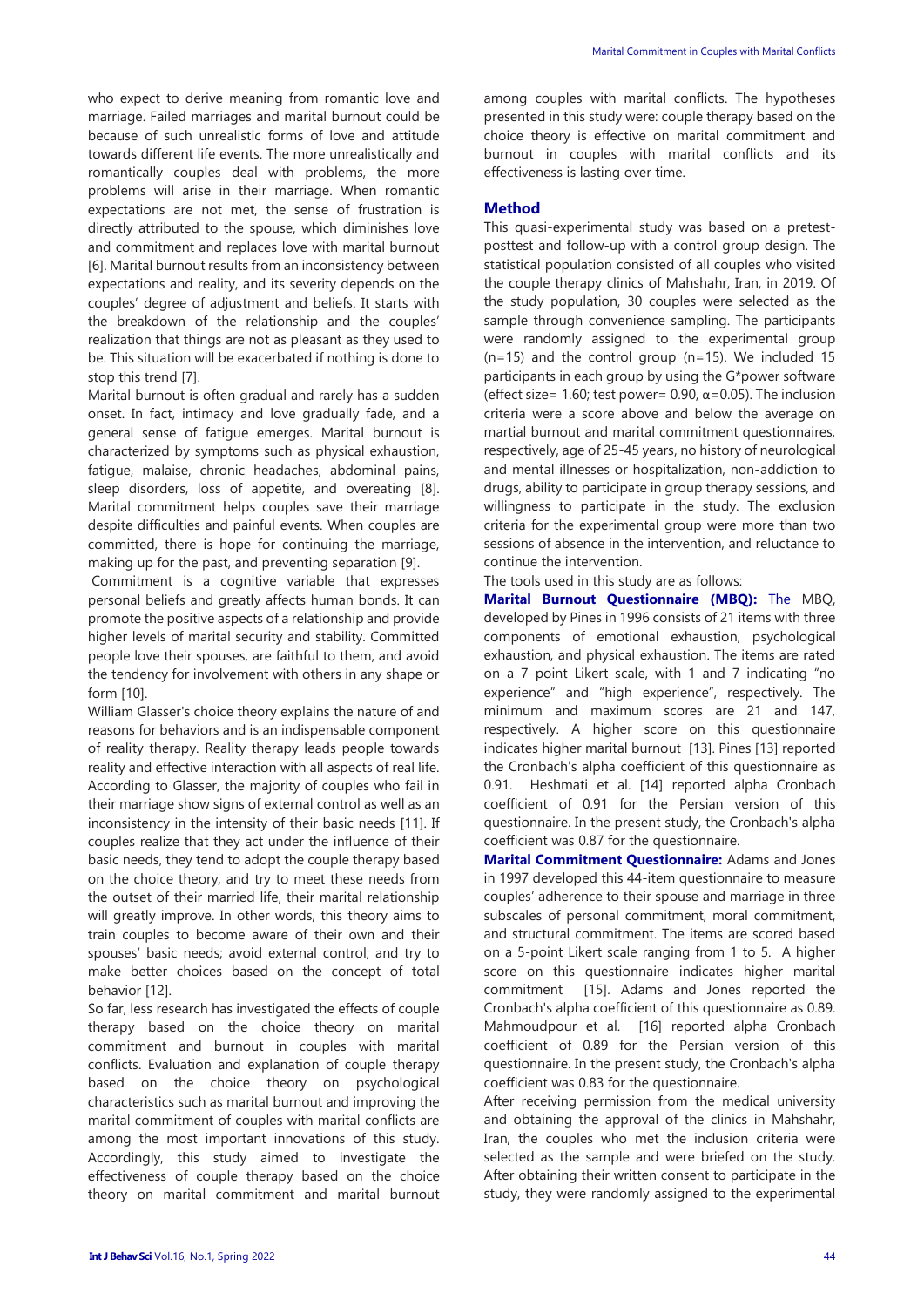and control groups. All participants completed a demographic form, MBQ, and the Marital Commitment Questionnaire before and immediately after the intervention. Those in the experimental group participated in a couple therapy based on the choice theory intervention [17]. These sessions were performed once a week based on the choice theory of Glasser [18]. The control group received no intervention. In addition, participants in the experimental group were invited to attend a meeting three months later to evaluate the effectiveness of the intervention. To observe ethical considerations, the intervention was also performed for those in the control group at the end of the study. Table

1 provides a summary of instructions for couple therapy based on the choice theory.

Data were analyzed by descriptive and inferential statistics, such as mean, standard deviation, and repeated measures analysis. The Shapiro-Wilk test was used to examine the normality of distribution of pre-test and post-test; and the Levene's test was utilized to investigate the equality of variances. The Box's M test was performed to test the homogeneity of the covariance matrix, and the assumption of sphericity was performed for all variables using Mauchly's test of sphericity. The repeated measures ANOVA was used to investigate the research hypothesis. SPSS version 23.0 was further used to analyze the data.

|                | <b>Table 1.</b> The Couple Therapy Based on the Choice Theory Protocol [17]                                                                                                                                                                                                                                                                                                                                                                                                                                                                                                                                                       |
|----------------|-----------------------------------------------------------------------------------------------------------------------------------------------------------------------------------------------------------------------------------------------------------------------------------------------------------------------------------------------------------------------------------------------------------------------------------------------------------------------------------------------------------------------------------------------------------------------------------------------------------------------------------|
| <b>Session</b> | Content                                                                                                                                                                                                                                                                                                                                                                                                                                                                                                                                                                                                                           |
| 1              | Introduction; pre-test, discussing the behavioral limits; explaining the rules of the counseling sessions;<br>receiving informed consent for participation; discussing the goals of the therapy and the possibility of<br>change; explaining the philosophy of the intervention based on this approach; establishing therapeutic<br>alliance; the therapist and couples getting to know one another                                                                                                                                                                                                                               |
| 2              | Introducing basic needs; raising awareness about the difference in the intensity of needs; needs profile<br>Five basic needs; the importance of the difference in the intensity of needs in the needs profile; discussion<br>and practice<br>Assigning tasks (writing down five basic needs and their gradation); plotting the couples' needs profile;<br>explaining genetically driven needs; performing the needs test; familiarizing the couples with their genetic<br>needs Importance of needs satisfaction; explaining how the marital relationship works and the effect of<br>martial dissatisfaction on marital relations |
| 3              | The conflict resolution cycle; negotiating inconsistent needs when there is a difference in the couples'<br>needs profile; feedback on the previous session; reviewing the assignments; briefly reviewing the last<br>session; Explaining the conflict resolution cycle and practicing it as an application of choice theory;<br>Assigning tasks (writing down five uses of this technique and negotiation in daily life); Explaining the locus<br>of control and examining the participants' locus of control                                                                                                                    |
| 4              | Teaching the concept of total behavior and taking responsibility for meeting basic needs; feedback about<br>the last session; Teaching the concept of total behavior; explaining its components (acting, thinking,<br>feeling, and physiology) and their behavioral representations in detail; helping the participants identify<br>their current feelings and behaviors; introducing internal and external control; explaining marital<br>dissatisfaction; evaluating the couples' self-control and promoting their self-affirmation                                                                                             |
| 5              | External control and its destructive effects on intimate relations; the process of marital burnout Feedback<br>on the previous session; explaining and practicing the principles of external control and controlling traits<br>as a destructive factor for intimate relations, as opposing choice theory; Describing the real world and the<br>quality world; Teaching the basic concepts of choice theory; strategies for changing the quality world;<br>teaching the perceived world                                                                                                                                            |
| 6              | Teaching the quality world and the fundamental principle of choice theory; feedback on the previous<br>session Explaining the quality world as a fundamental concept of choice theory; discussing its relationship<br>with adherence to the basic principle of choice theory ("The only person who can control our behavior is<br>us"); Assigning tasks for involving the spouse in one's quality world and adapting the images of this world<br>to the real world                                                                                                                                                                |
| 7              | Conflicts; the use of creativity; 10 basic principles of choice theory with which personal freedom can be<br>defined or re-defined; assigning tasks (writing down conflicts and using creativity to deal with them to<br>adapt needs to the quality world)                                                                                                                                                                                                                                                                                                                                                                        |
| 8              | Summary; post-test; feedback; a review of assignments; a review of the sessions; surveying the couples<br>about the programs; the members sharing the ways to meet their needs; explaining efficient and<br>inefficient solutions based on realistic thinking and responsibility; reminding the participants about the<br>follow-up; post-test; appreciating the couples' participation                                                                                                                                                                                                                                           |

### **Results**

The mean age of participants in the experimental group was 42.61±4.39 for men and 32.34±3.50 for women. Moreover, the mean age in the control group was 44.50.61±4.52 for men and 32.36±3.61 for women. Based on the results, there was no significant difference between the two groups in terms of age. Table 2 shows the mean and Standard Deviation (SD) of the studied variables in the experimental and control groups in the pre-test, posttest, and follow-up.

The normal distribution of data was examined by groups (experimental and control) and research stage (pre-test and post-test) using the Kolmogorov-Smirnov test and the Shapiro–Wilk test. The results of the Shapiro–Wilk test showed that the post-test and follow-up data on marital commitment and the pre-test and follow-up data on marital burnout were following a normal distribution pattern in the experimental group. However, the data on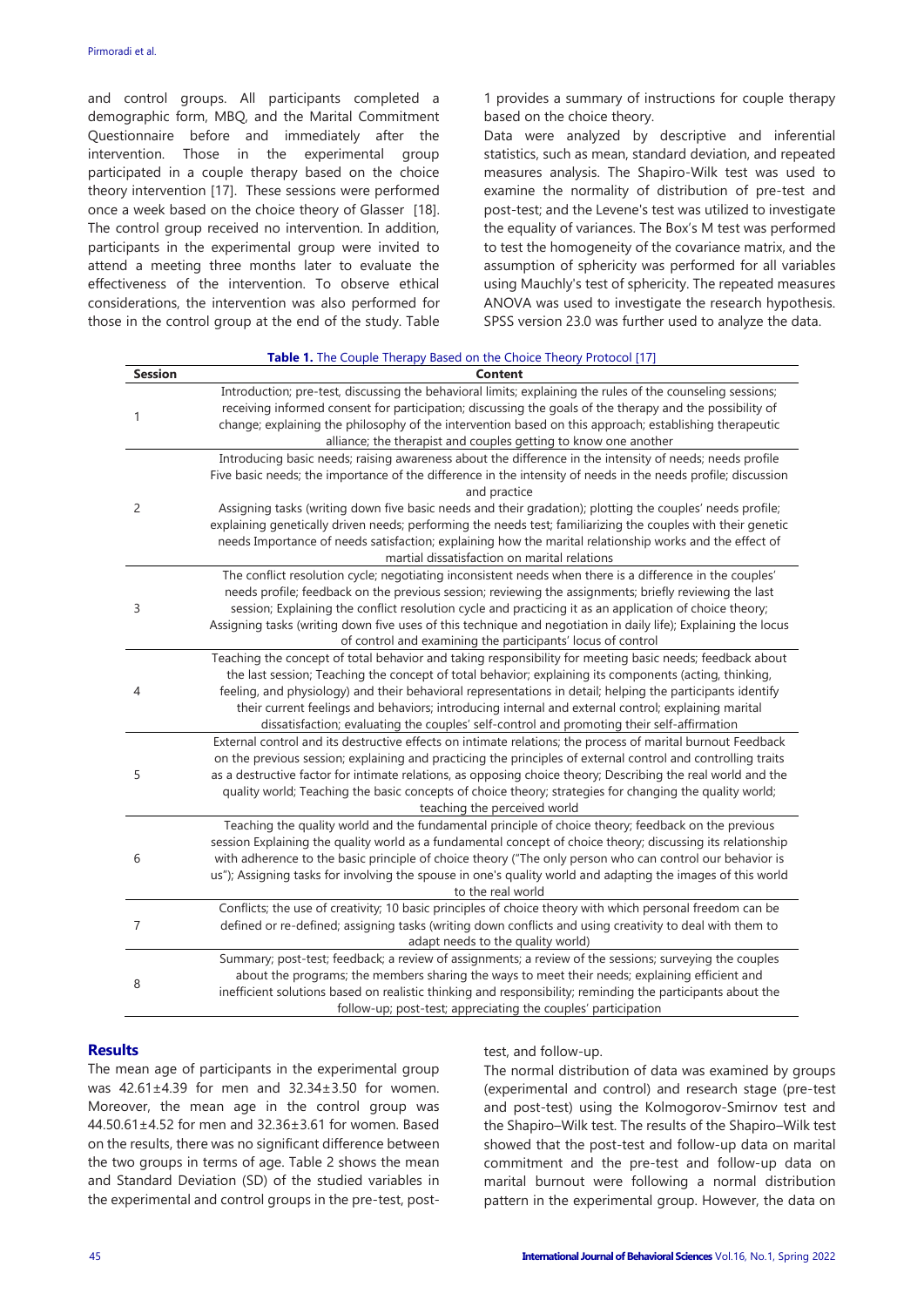other dimensions in other stages were not following a normal distribution pattern. Therefore, the findings related to these dimensions should be cautiously generalized to other populations.

Repeated measures multivariate analysis of variance was employed to investigate the effectiveness of the couple therapy based on the choice theory on marital commitment and marital burnout. To this end, the assumptions of this test were examined for each variable. The results of Bartlett's test of sphericity confirmed that the assumptions of this test were met  $(x^2=479.44.22)$ , P<0.001). Then, the Box's M test was performed to test the homogeneity of the covariance matrix. The results indicated that this assumption was not met for the studied variables. (Box's M=603.75, F=1.41, P<0.001) However, considering the large sample size of the two groups, it can be stated that this test is resistant to violating this assumption. Then the assumption of sphericity was performed for all variables using Mauchly's test of sphericity. The results showed that this assumption was met only for the components of marital commitment. Therefore, it was necessary to use the Greenhouse– Geisser correction. The results of examining the homogeneity of variance of error by Levene's test indicated that this assumption was met only for the components of marital commitment.

The results of multivariate tests showed that the couple therapy based on the choice theory was significantly effective in terms of group (Pillais trace=0.96, F=153.83, P<0.001,  $\eta^2$ =0.96), time (Pillais trace=0.98, F=178.20, P<0.001,  $\eta^2$ =0.98), and group-time interaction (Pillais trace=0.97, F=108.04, P<0.001,  $\eta^2$ =0.97). This suggests the effectiveness of the intervention in marital commitment and marital burnout of couples.

The results of the intergroup effect test showed that there was a significant difference between the experimental and control groups in terms of marital commitment and marital burnout (P<0.001). The results of the intragroup effect test also demonstrated that "time" significantly affected marital commitment and marital burnout (P<0.001) (Table 3).

A comparison of the mean values indicated the increased mean score of marital commitment and the reduced mean score of marital burnout in the experimental group. The study results showed that the couple therapy based on the choice theory was effective in improving marital commitment and reducing marital burnout; these results were persistent until the follow-up stage (Table 4).

|           | <b>Table 2.</b> Micali and 3D of the Studied Vanables In Experimental and Control Groups. |              |               |
|-----------|-------------------------------------------------------------------------------------------|--------------|---------------|
| Variables |                                                                                           | Experimental | Control       |
|           | <b>Phases</b>                                                                             | $M \pm SD$   | $M \pm SD$    |
|           | $Pra-tact$                                                                                | $961 + 057$  | $9.38 + 0.57$ |

**Table 2.** Mean and SD of the Studied Variables in Experimental and Control Groups

|                    |           | 171 – JL         | $\mathbf{v}$ $\mathbf{v}$ $\mathbf{v}$ |
|--------------------|-----------|------------------|----------------------------------------|
|                    | Pre-test  | $9.61 \pm 0.57$  | $9.38 \pm 0.57$                        |
| Marital commitment | Post-test | $16.26 \pm 1.37$ | $10.42 \pm 0.64$                       |
|                    | Follow-up | $15.50 \pm 1.02$ | $10.69 \pm 1.01$                       |
|                    | Pre-test  | $6.75 \pm 0.28$  | $6.76 \pm 0.48$                        |
| Marital burnout    | Post-test | $5.37 \pm 0.27$  | $6.77 \pm 0.28$                        |
|                    | Follow-up | $5.28 \pm 0.35$  | $6.79 \pm 0.24$                        |

**Table 3.** The Inter- and Intra-Participant Analysis of Variance with Measurement of Pre-test, Post-test and Follow-up of the Variables

| <b>Valuables</b>      | --     | uі   | MS           |                           |       | <b>MA</b>    |
|-----------------------|--------|------|--------------|---------------------------|-------|--------------|
| Marital<br>commitment | 284.67 |      | 284.67       | .<br>っっっ<br>.             | 0.001 | 0.88         |
| Marital<br>burnout    | 0.22.2 | . 94 | $  -$<br>.5t | <b>F70</b><br>$\sim$<br>. | 0.001 | റ മാ<br>◡.◡– |

| <b>Table 4.</b> Results of Pairwise Comparison of Marital Commitment and Marital Burnout Across Time Series |              |               |         |                        |      |       |
|-------------------------------------------------------------------------------------------------------------|--------------|---------------|---------|------------------------|------|-------|
| <b>Valuable</b>                                                                                             | <b>Phase</b> | Group         |         | <b>Mean difference</b> | SE   |       |
|                                                                                                             | Pre-test     | Choice theory | Control | 0.23                   | 0.16 | 0.151 |
| Marital commitment                                                                                          | Post-test    | Choice theory | Control | 5.85                   | 0.29 | 0.001 |
|                                                                                                             | Follow-up    | Choice theory | Control | 4.81                   | 0.28 | 0.001 |
|                                                                                                             | Pre-test     | Choice theory | Control | $-0.07$                | 0.11 | 0.887 |
| Marital burnout                                                                                             | Post-test    | Choice theory | Control | $-1.40$                | 0.08 | 0.001 |
|                                                                                                             | Follow-up    | Choice theory | Control | $-1.51$                | 0.08 | 0.001 |

## **Discussion**

The present study aimed to investigate the effectiveness of couple therapy based on the choice theory on marital commitment and marital burnout among couples with marital conflicts. The study results showed that there was no significant difference between the experimental and control groups in terms of the pre-test mean score of marital commitment and marital burnout, whereas a significant difference was observed between the two groups in the post-test and follow-up stages. It can hence be concluded that the couple therapy based on the choice theory was effective in improving marital commitment and reducing marital burnout, and these results were persistent until the follow-up stage. This finding is consistent with the research results of Abbasi et al. [17] and Ebadi et al. [19].

The results showed that couple therapy based on the choice theory decreased marital burnout in couples with marital conflicts. Couple therapy based on the choice theory is an established therapeutic intervention for describing human beings, setting behavioral rules, and achieving satisfaction, happiness, and success. This theory emphasizes concepts such as control, responsibility, and choice that can shape marital satisfaction [12]. According to reality therapy, which relies on couple therapy based on the choice theory, our actions are behaviors and our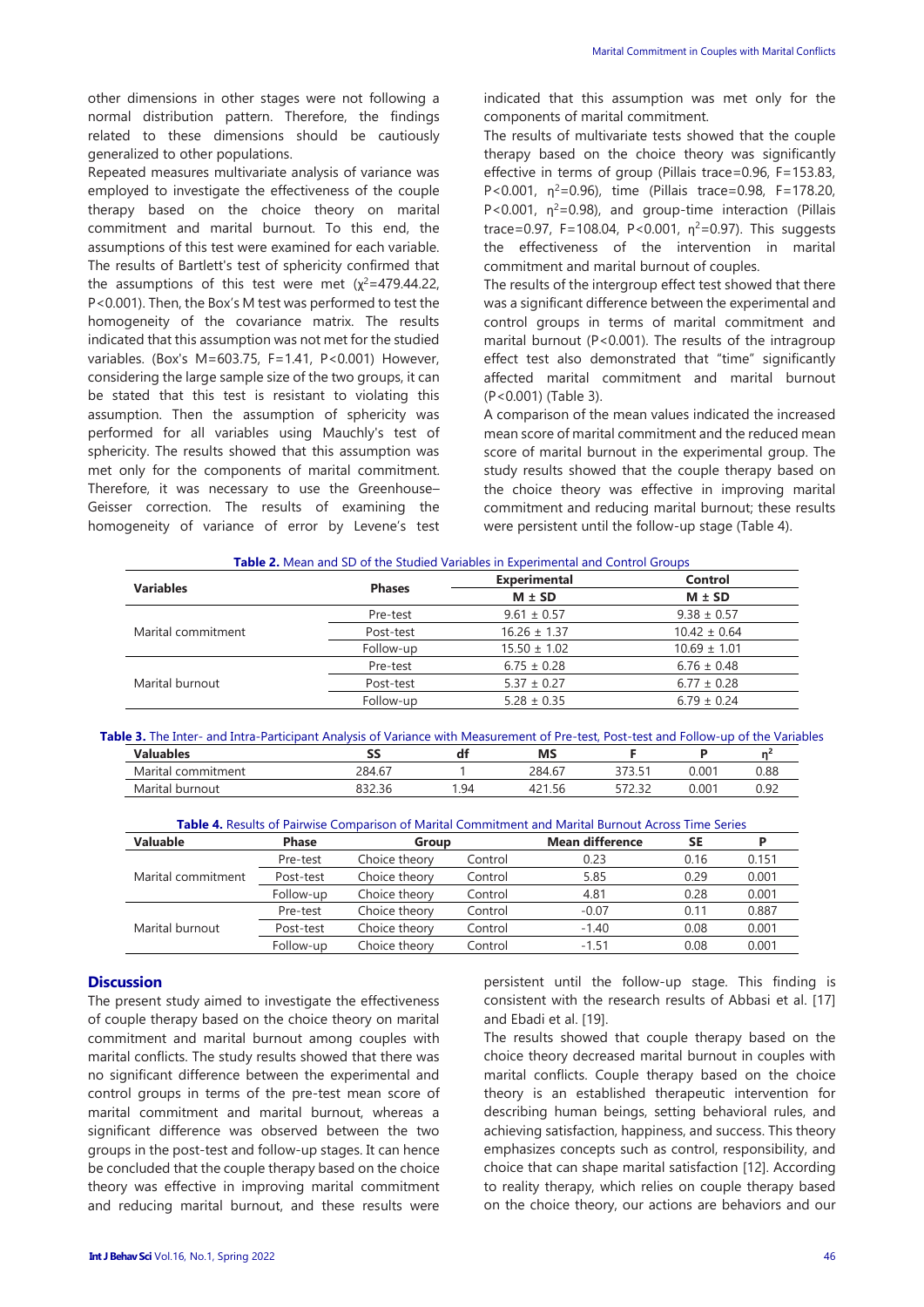behaviors are choices; in other words, we choose our behaviors and are responsible for our life, feelings, and actions. This point is significant for marital satisfaction and was trained during the therapy [20]. According to Glasser, behaviors comprise four components of action, thinking, feeling, and physiology. We directly control action and thinking, and indirectly control feeling and physiology [21]. The couple therapy based on the choice theory highlights two components of action and thinking. Human beings are driven by five basic, inherent, general, and global needs of survival, belonging, power, freedom, and fun. All human behaviors are directed towards meeting these five basic needs, the effective satisfaction of which will lead to self-control, also referred to as selfactualization in other theories [22].

We all need to love and be loved, and value and be valued. If we fail to meet these two needs, a failure identity will form in us. A failure to establish emotional relationships with others will lead people to deny these needs and avoid relationships and involvement with these needs. In this case, people will redirect their attention towards themselves and will experience self-conflict, anxiety, depression, antisocial behavior, and physical illness. As the conflict with others shifts towards self-conflict, marital satisfaction will diminish [23]. As these people have not learned how to satisfy their needs based on reality, they will engage in irresponsible behavior. They have never experienced success and do not value themselves; as such, cannot establish proper emotional relationships with others and cannot love and be loved [24]. Couple therapy based on the choice theory attends to all these issues [19].

The main goal of couple therapy based on the choice theory is to alter a failure identify and develop responsible behaviors. It applies to any person in any state of life and promotes a sense of responsibility and a solutionoriented attitude, which greatly affect marital satisfaction. Relational conflicts among couples stem from conflicting needs or demands. Couples should become aware of their unconscious roles. The therapist helps clients face their needs and roles in their marriage and find better ways to satisfy these needs [17].

Our findings can be explained based on the concepts of couple therapy based on the choice theory that were trained to the participants. The couple therapy based on the choice theory highlights the satisfaction of basic human needs, including love and belonging; the satisfaction of these needs promotes care and compassion even for strangers and helps people look for satisfactory relationships with their spouse, family, and friends. As clients gain mastery over their lives, they reprogram their life, control it, and do not suffer distress [12]. Couple therapy based on the choice theory specifically highlights this need and helps clients plan to meet their needs; in this way, it helps them love themselves and others, take steps to change and attain a success identity, enjoy secure relationships, have a positive feeling towards themselves, and experience greater marital satisfaction.

Another finding of the study was that couple therapy

based on the choice theory increased marital commitment in couples with marital conflicts. The dissolution of marriage is the outcome of external control in marital relations. When this mindset governs the couples' relationship, the best chance for improving their marital life is the application of internal control, satisfaction of needs based on couple therapy based on the choice theory, and assuming responsibility in marriage. Couple therapy based on the choice theory helps people choose internal control over external control, thereby enhancing their marital commitment. According to this theory, it is only us who can do something for ourselves, and no one can help us without our permission. People can choose effective and proper solutions to meet their need for fun, power, freedom, love, belonging, and a better life. In fact, this therapy exposes people to reality, acceptance of responsibility, identification of basic needs, moral judgment about right and wrong behaviors, concentration on the here and now, internal control, and attainment of a success identity [19]. This study faced some limitations. The first limitation was the use of self-report measurement tools that have some inherent problems such as measurement error and lack of self-control. In addition, since this study was conducted on couples living in Mahshahr, Iran, findings should be cautiously generalized to other regions. It is suggested to compare the effectiveness of couple therapy based on the choice theory to other therapeutic interventions for couples with marital conflicts, to get a clearer picture of the usefulness of couple therapy based on the choice theory among the couples. It is also recommended to examine the effects of couple therapy based on the choice theory on other marital variables such as communication patterns, the quality of marital relations, etc.

## **Conclusion**

The study findings suggested that couple therapy based on the choice theory improved marital commitment and marital burnout among couples with marital conflicts. The participants in the experimental group learned that every person chooses his or her own behavior and is the only person who can control this behavior. Glasser's choice theory teaches people to pay attention to what they can do to improve and enrich their behaviors and enjoy a happy and committed married life. People directly control all their thoughts and actions, and indirectly choose almost all their feelings, and in this way, exercise how to have control over their lives. Therefore, therapists are recommended to take advantage of this intervention in order to solve marital problems of couples and promote the health of families.

## **Conflict of Interest**

The authors declare no conflicts of interest.

#### **Ethical Approval**

All ethical principles were considered in this article. The participants were informed about the purpose of the research and its implementation stages. They were also assured about the confidentiality of their information.